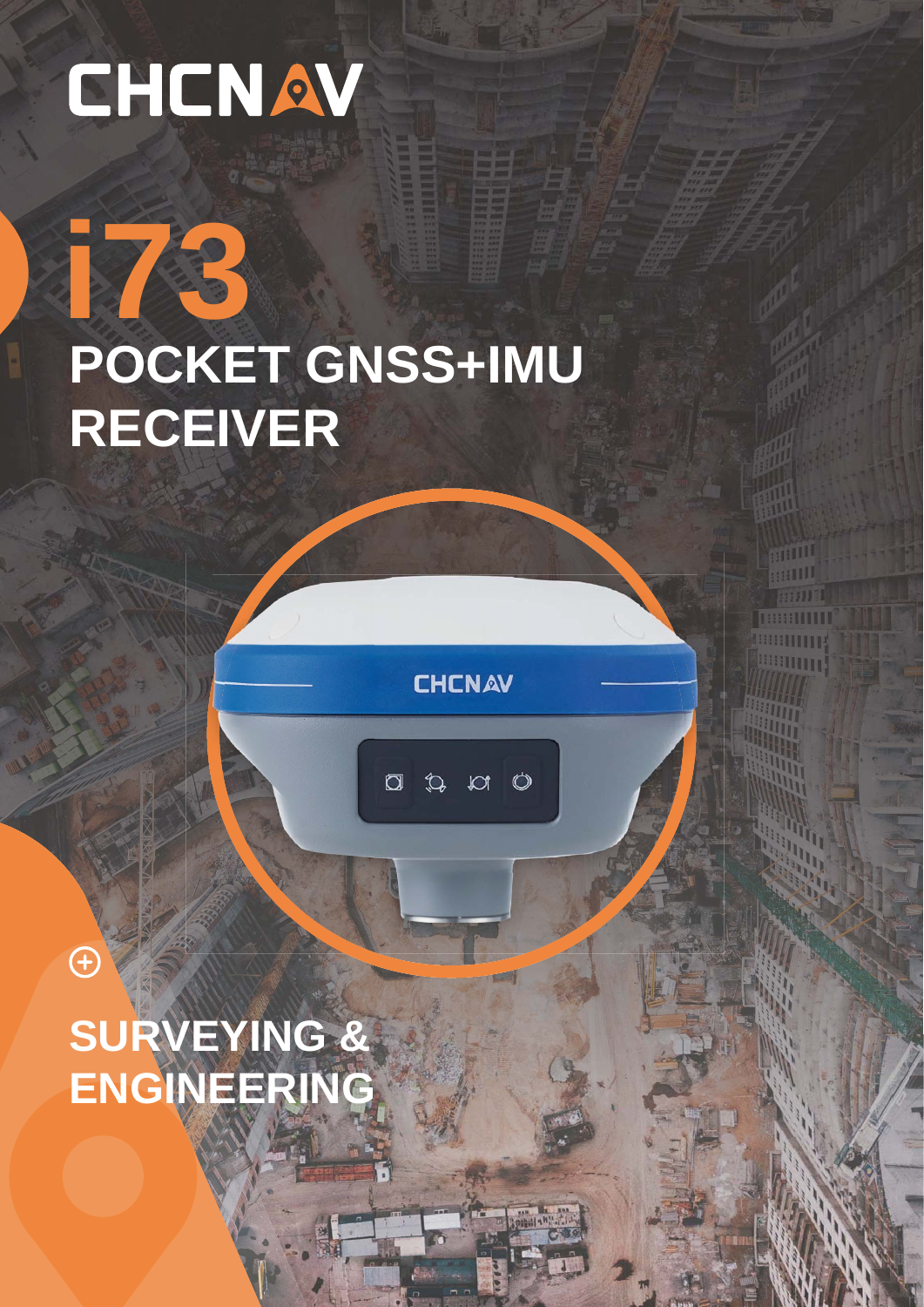### **CHCNAV**

## **ULTIMATE POCKET GNSS+IMU RECEIVER**

The i73 GNSS receiver removes barriers to portability without sacrificing performance. Featuring full GNSS technology, it offers best-in-class GNSS signal tracking even in a harsh environment, enabling GNSS surveying beyond usual constraints. The i73 GNSS incorporates the latest innovations such as an inertial module providing automatic pole-tilt compensation in a very compact design.

Connected to a GNSS RTK network via CHCNAV LandStar field software, or combined with the iBase GNSS receiver, the i73 GNSS is a highly productive rover for surveying and stakeout in any topographic, mapping or construction site applications.

#### **THE ULTIMATE POCKET GNSS IMU RECEIVER**

#### **Extremely rugged to cope with challenging environments.**

The i73's magnesium alloy design makes it one of the lightest receivers in its class: only 0.73 kg including battery. The i73 is more than 40% lighter than a typical GNSS receiver, making it more convenient to carry, use and operate without fatigue. The i73 GNSS is a concentrate of technology that fits into your hands and delivers maximum GNSS survey productivity.

#### **BEST-IN-CLASS SIGNAL TRACKING**

#### **Full GNSS with 624 channels advanced tracking.**

The integrated advanced 624-channel GNSS technology takes advantage of GPS, Glonass, Galileo and BeiDou, in particular the latest BeiDou III signal, and provides robust data quality at all times. The i73 extends GNSS surveying capabilities while maintaining centimeter-level survey-grade accuracy. GNSS surveying has never been more efficient.

#### **REMOVE THE BARRIERS TO INTENSIVE USE**

#### **Get full power with 15 hours of battery operation.**

The integrated high-capacity intelligent Li-ion battery provides up to 15 hours operation in the field. Full-day projects can be easily completed without worrying about a power outage. The built-in USB-C is extremely convenient for charging the i73, using standard smartphone chargers or external power banks.

#### **THE POWER OF GNSS+IMU RTK TECHNOLOGY**

**Survey anywhere with its built-in interference-free inertial motion unit.**

The i73 compensates for up to 45 ° tilt of the survey range pole, eliminating the challenges associated with surveying concealed or unsafe points to reach. The i73 GNSS makes work efficiency of point measurements by 20% and stakeout surveys by up to 30%. GNSS surveying is made easier: no more need to be focused on perfect range pole levelling.

#### **GNSS SURVEYING, THE WAY YOU WORK**

#### **A versatile GNSS rover covering your current and future needs.**

The i73 is designed as a perfect GNSS measurement tool that adapts to the way you work. It seamlessly connects to RTK GNSS networks via any Android controller or smartphone with Landstar field data collection software. When working on a site with a local UHF GNSS station, the i73 can be easily switched to UHF mode using its internal modem. Combined with CHCNAV's iBase GNSS station, GNSS RTK surveying truly achieves the next level of operational experience.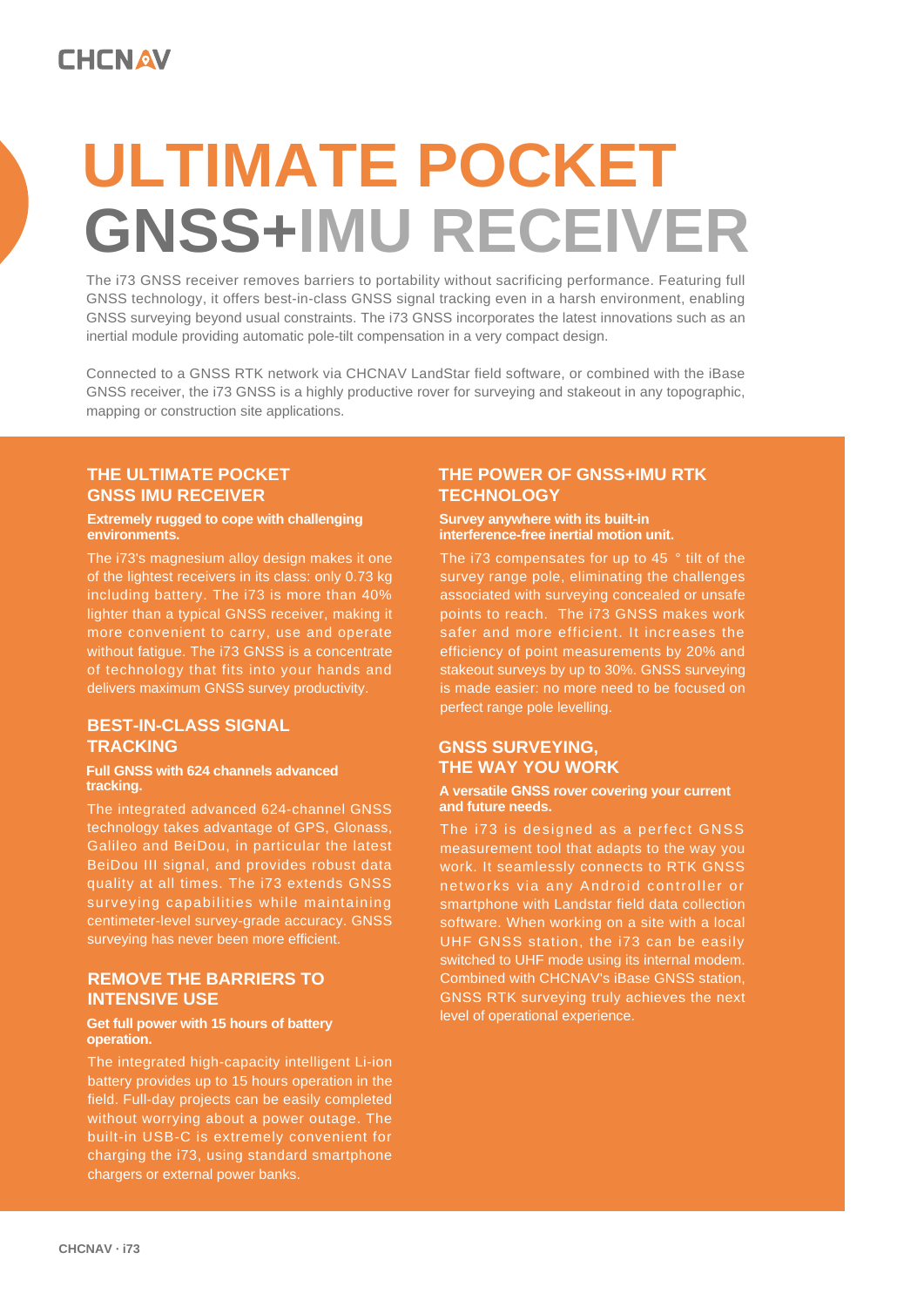**CHCNAV** 



## **ENABLE GNSS RTK ANYTIME, ANYWHERE**